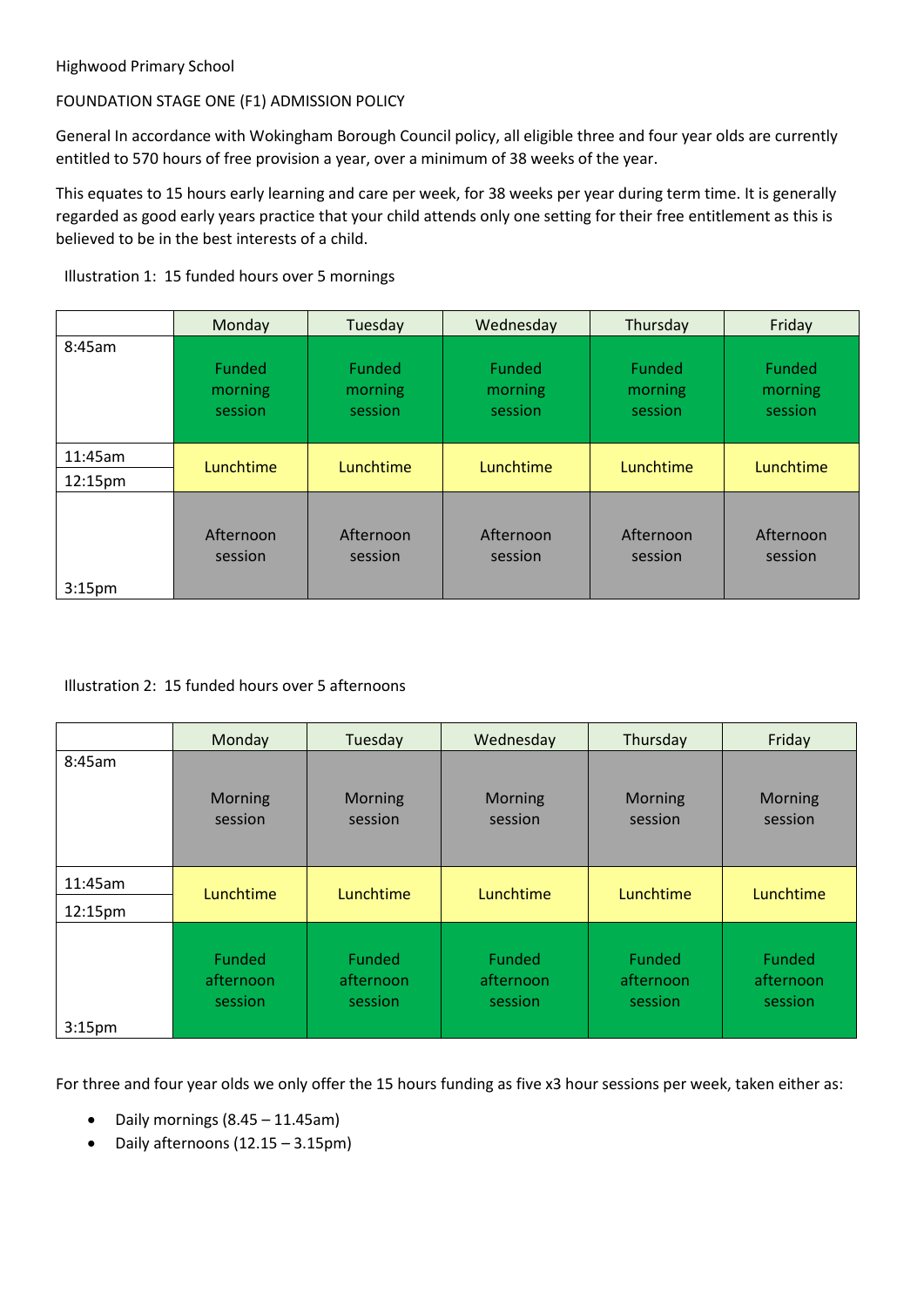A limited number of full day (30 hours a week) spaces are available, which will incur an additional cost for the lunchtime period, which must be paid privately by parents as it is not part of the 30-hour place. Or parents can opt to take their child home over the lunch period (11:45-12:15pm).



|                    | Monday                                                   | Tuesday                             | Wednesday                      | Thursday                            | Friday                                |
|--------------------|----------------------------------------------------------|-------------------------------------|--------------------------------|-------------------------------------|---------------------------------------|
| 8:45am             | Funded<br>morning<br>session                             | <b>Funded</b><br>morning<br>session | Funded<br>morning<br>session   | <b>Funded</b><br>morning<br>session | <b>Funded</b><br>morning<br>session   |
| 11:45am            | Lunchtime:                                               |                                     |                                |                                     |                                       |
| 12:15pm            | Lunch club available (at additional cost) or return home |                                     |                                |                                     |                                       |
| 3:15 <sub>pm</sub> | Funded<br>afternoon<br>session                           | Funded<br>afternoon<br>session      | Funded<br>afternoon<br>session | Funded<br>afternoon<br>session      | <b>Funded</b><br>afternoon<br>session |

Parents are under no obligation to take up extra hours or additional services, for which charges may be payable, over and above the free entitlement.

At Highwood, we have three points of entry across the school's academic year:

| If your child/ren are born between:                     | They are eligible for a free part-time place in the term |  |
|---------------------------------------------------------|----------------------------------------------------------|--|
|                                                         | following their third birthday:                          |  |
| 1 <sup>st</sup> September and 31 <sup>st</sup> December | Spring Term - January                                    |  |
| $1st$ January and $31st$ March                          | Summer Term - April                                      |  |
| $1st$ April and $31st$ August                           | Autumn Term (September)                                  |  |

## **Admission Number**

Our admission number is set taking into consideration the staffing levels and physical space available at the early years setting. The admission number is set by the local authority and can only be varied by the local authority; it will be published on an annual basis. The number of F1 children that can be accommodated at Highwood is 52 (part time).

30 hours – Extended Entitlement Some three and four year olds are eligible to a funded early years place of 30 hours a week. Parents applying for a full day (30 hours) will need to meet the eligibility criteria for Extended Entitlement and provide their eligibility code by the advertised deadline. Details of requirements for eligibility for this funding can be found at https://www.childcarechoices.gov.uk. It is the responsibility of the parents to prove their eligibility and failure to do so will result in withdrawal of the 30 hour place.

# **Applications**

Applications should be made using the standard application form issued with this policy. Parents should apply direct to the school office by:

- 31 May (or nearest working day) for admission in the following January notification first week of July
- 31 October (or nearest working day) for admission in the following April notification first week of December
- 28 February (or nearest working day) for admission in the following September notification first week of April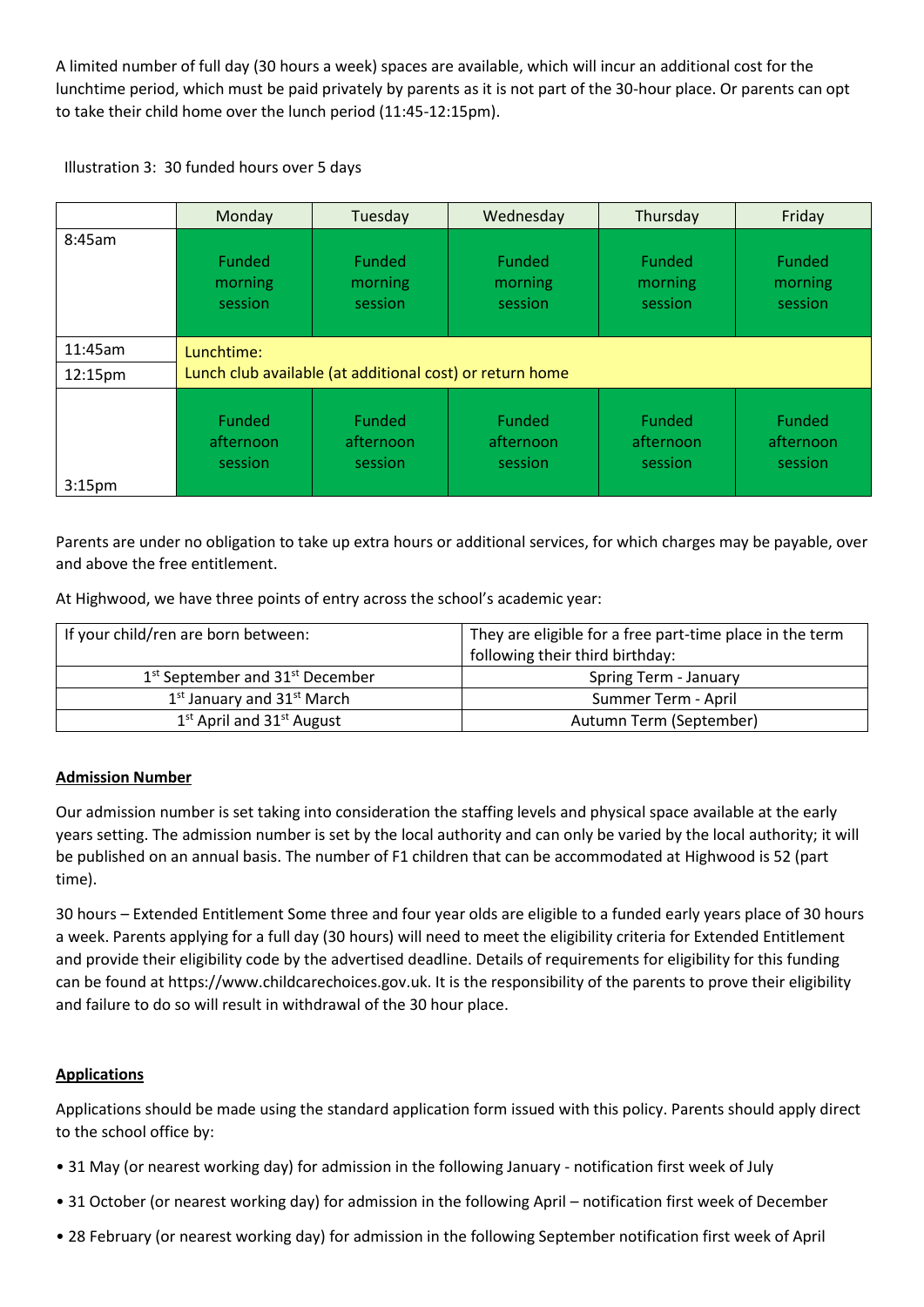Applications will be considered by the Early Years Team Leader and one other member of staff nominated by the Governing Body, and places will be offered in accordance with the published admissions criteria.

On application for a place, parents will be asked to provide the child's birth certificate to verify the child's date of birth or another form of identity such as passport.

# **Morning/Afternoon Sessions**

Parents may, on application, express a preference for morning or afternoon sessions. If there are particular reasons for requesting either morning or afternoon sessions please include an explanation of these with your application. Where numbers and resources allow, preferences will be considered however, it is not always possible to accommodate all preferences.

If parents wish to change sessions once their child has started at Highwood they must give particular reasons for requesting the change. The request will be considered taking into account numbers, resources and the best interests of the child.

## **Please note: We do not offer the option of mixed morning and afternoon sessions.**

Allocation of places (oversubscription criteria) in line with WBC policy The following criteria will be used to allocate the available places for Nursery when we have received more applications than can be accommodated:

- A. Priority will be given to relevant looked after children. A "relevant looked after child" as defined by the regulations - means "a child who is looked after by a local authority in accordance with section 22 of the Children Act 1989 at the time an application for admission to a setting is made, and who the local authority has confirmed will still be looked after at the time when admitted to the setting"
- B. Children known by the local authority to have identified additional needs and whose needs can be best met at the preferred setting – applications made under this criterion would need to be supported by supporting evidence from an appropriate professional e.g. medical practitioner
- C. Children whose permanent home address is in the designated area for Highwood Primary School and who have a brother or sister or step brother or step sister or any other child (including an adopted or foster child) for whom the parents has parental responsibility, living at the same address, who will be at Highwood Primary School when the applicant enters the Foundation Stage Unit
- D. Children whose permanent home address is in the designated area for Highwood Primary School
- E. Children who have a brother or sister or step brother or step sister who have one or more parents in common or any other children as determined by the Schools Adjudicator (including an adopted or foster child) for whom the parents has parental responsibility, living at the same address, who will be at Highwood Primary School when the applicant enters the Foundation Stage Unit
- F. Any other children

## **Tie Breaker**

Priority will be given within any of the above over-subscription criteria to the applicant whose permanent home address is nearest to Highwood Primary School, in terms of radial distance. Distances will be measured consistently, using the local authority computerised mapping system and the distance will be measured as a straight line between the Land Property Gazetteer address points for the respective home address and linked school.

## **Waiting Lists**

A waiting list will be held of unsuccessful applicants in case spaces become available during the year. Waiting lists are constructed according to the oversubscription criteria outlined above and based on radial distance within each criterion. Late or in-year applications will be added to the waiting list in accordance with oversubscription criteria. Parents will be asked periodically whether they wish to remain on the list. If you wish to be removed from the waiting list please inform us immediately. The waiting list will be retained until the end of F1.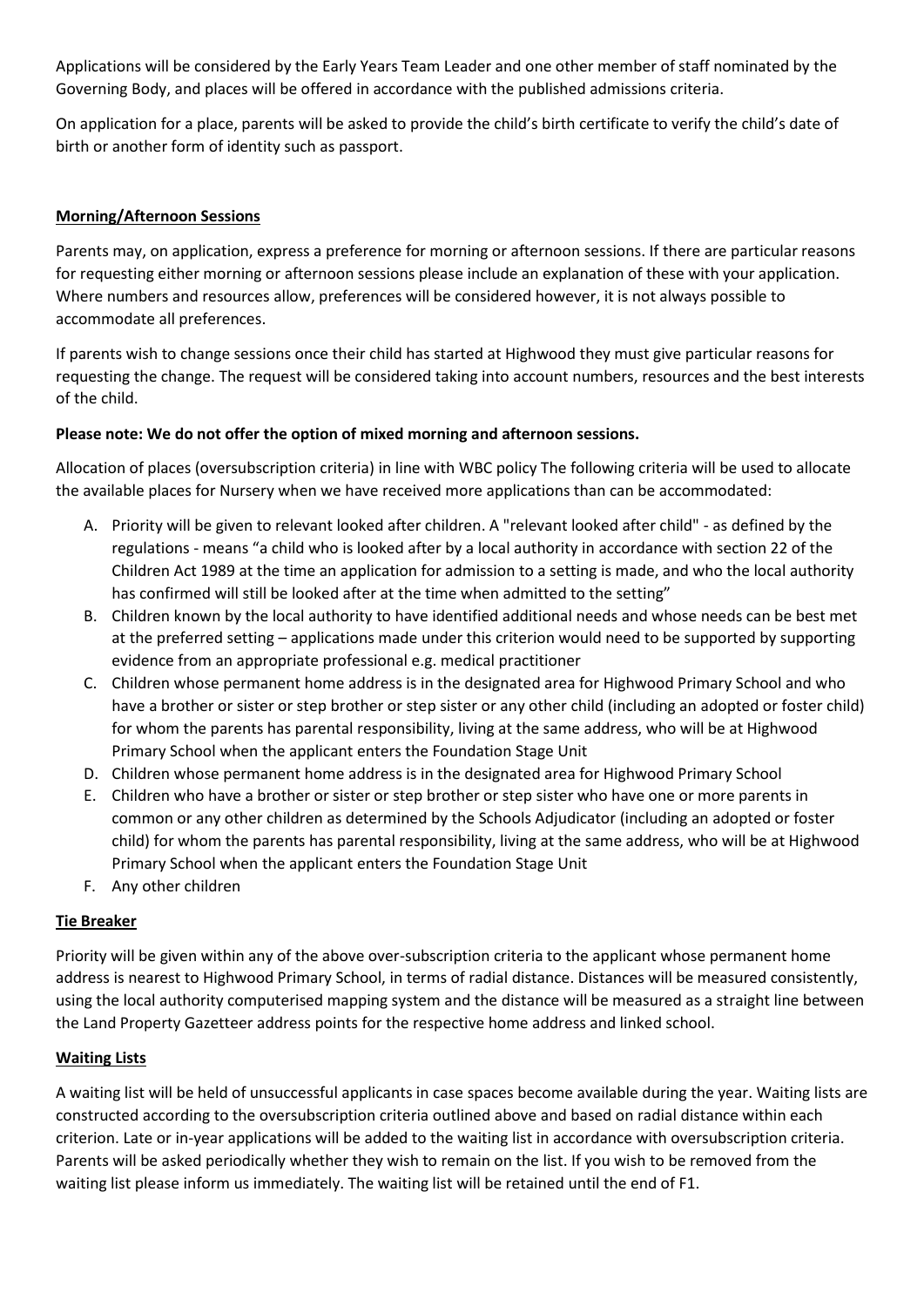### **Late Applications**

If an application is received after the deadline and before the date parents are notified of places, this will be considered 'late'.

Late applications will be considered after the allocation of places and notified after the main allocation date, unless exceptional circumstances apply, e.g. hospitalisation of a parents or a family has just moved into the area. In such instances, evidence will be required. Applications received after the normal admissions round Applications received after the notification date will be considered as an 'in year' application. Places will be offered if available and if not, the children will be added to the school's waiting list.

### **Multiple births or children with birth dates in the same academic year**

Where the application of oversubscription criteria results in splitting children with either the same birth dates or children born in the same academic year from the same family; places will be offered even if this will result in the foundation stage unit going above the admission number.

Accepting or declining the offer of a place Parents are required to accept or decline the allocated place using the form sent with the allocation letter. The form must be returned to the school office within two weeks from the date of the offer letter. If a form is not received, there will be one further written reminder issued and failure to respond to this may result in the place being withdrawn and, in the case of oversubscription, a place offered to the next on the waiting list.

Parents are requested to advise the school office at any stage, if they are not accepting the place for any reason.

### **Deferring a place**

Parents who are offered a place for their child may decide to defer their child's start date by one term. Where parents wish to defer they are required to declare this on the acceptance form. Deferment of a place by one term will not prejudice the application.

Where a parent has deferred their place admission to Foundation Stage will take place at the start of the next term with usual admissions. Should parents wish to defer for more than one term, they would need to re-apply in the normal way.

## **Charges**

No charge will be made for admission, nor will any refundable deposit or administration fees be charged to secure a place. Charges may be made for additional sessions over and above the full free entitlement (as detailed above) where parents choose to purchase these.

#### **Exceeding capacity and appeals against non-admission**

In exceptional circumstance, the number of children admitted to the Nursery may exceed the number of registered places. This is subject to Ofsted and/or Local Authority approval and is usually where there are extreme reasons, e.g. medical. Supporting evidence may be required.

Applicants may also request in writing that their unsuccessful application be re-considered by a panel of at least three local authority officers. This should be sent to the Service Manager - Early Years, Childcare & Play, at Children's Services, Wokingham Borough Council, PO Box 156, Shute End, Wokingham RG40 1WN, giving detailed reasons for the request. The purpose of the review is to ensure that the correct procedure has been followed when making the decision.

## **Admission to Highwood Primary School**

**ATTENDANCE AT HIGHWOOD PRIMARY NURSERY DOES NOT GUARANTEE ADMISSION TO F2 (RECEPTION) AT THE SCHOOL**. A separate application for admission to F2 (Reception) will have to be made in accordance with the local authority co-ordinated admissions scheme.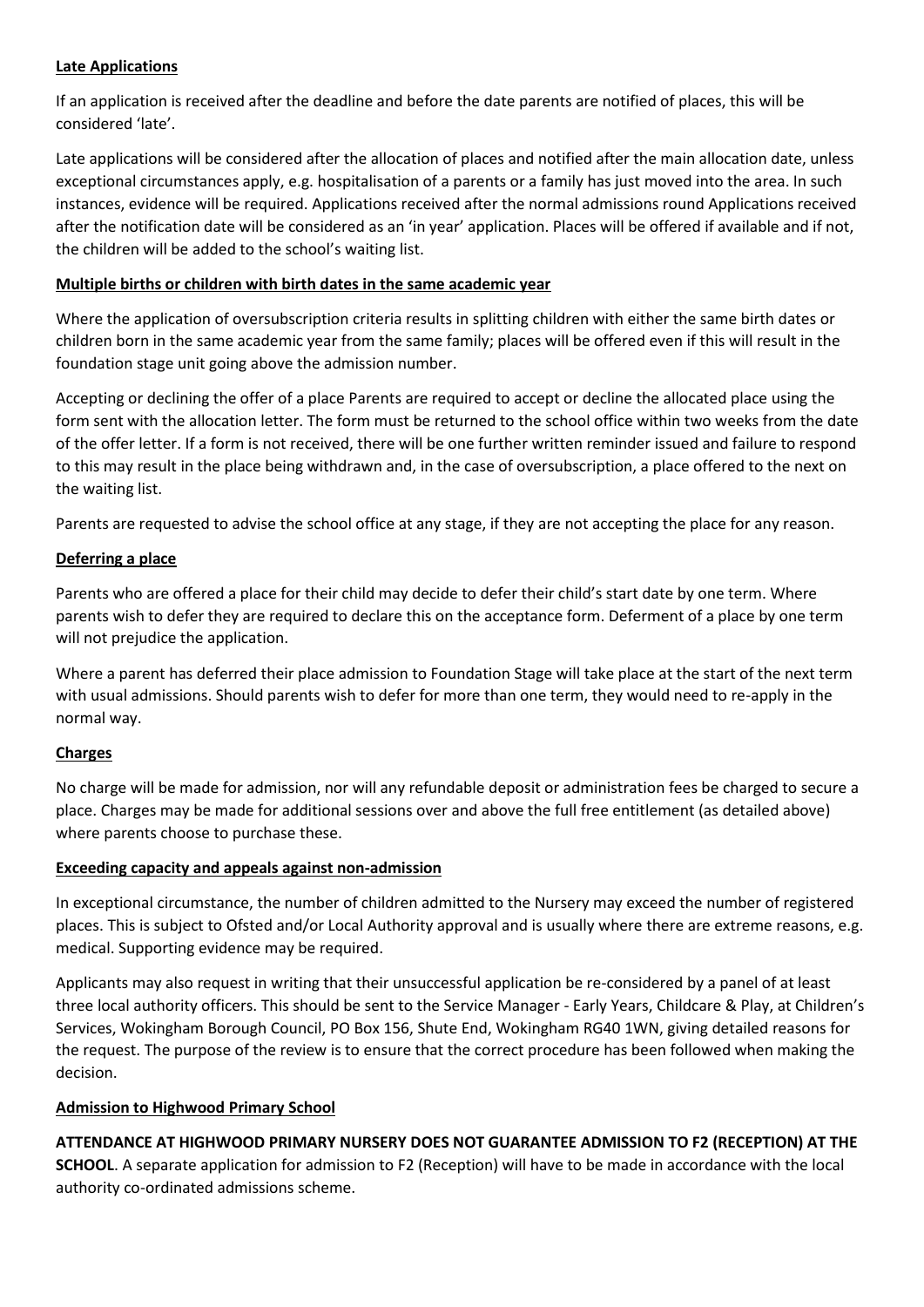## **Attendance**

Regular attendance at school is essential if your child is to make good progress. Please help your child to attend regularly and punctually. It is very important to establish good attendance habits from the very start and as such our school attendance policy applies to all children at our Primary School, including those in Nursery and Reception who have yet to reach statutory school age. **(In accepting your child's place at our school, you are also accepting our school policies of which our policy on attendance is one.)**

## **Inclusion**

Wokingham Borough Council has an inclusive education policy and children will not be discriminated against as laid down by the Sex Discrimination Act 1975, Race Relations Acts 1976 and 2000, Human Rights Act 1998, Disability Discrimination Acts 1995 and 2005 and Equality Act 2006. This includes reasons such as developmental delay, e.g. a child's self- help skills are delayed affecting activities such as dressing, feeding or toilet training or additional needs such as emotional or behavioural difficulties. If your child has an identified special needs or disability we ask that this is brought to our attention as soon as possible so that we can work with you to provide the best start and education for your child.

# **Start dates**

All children due to start in any particular term should be given a common starting date. Where there are large numbers of children due to start in the same term, they may be phased over no more than two weeks. Before your child starts will we offer a home visit and settling in session(s).

## **Use of personal data**

All personal information is covered by the relevant Data Protection law and will be held by the school and used for the purposes of admissions. The information will be kept secure and strictly confidential and will not be used for any other purpose.

The school reserves the right to verify the information given on the application form. Any offer of a place will be on the basis that the information supplied is accurate and up to date.

Please note the information will not be disclosed to any other organisation without parental consent other than other local authorities or government agencies. If you require further information about how this data will be used, please contact the school.

Any place offered may be withdrawn if information provided is later proved to be false or misleading.